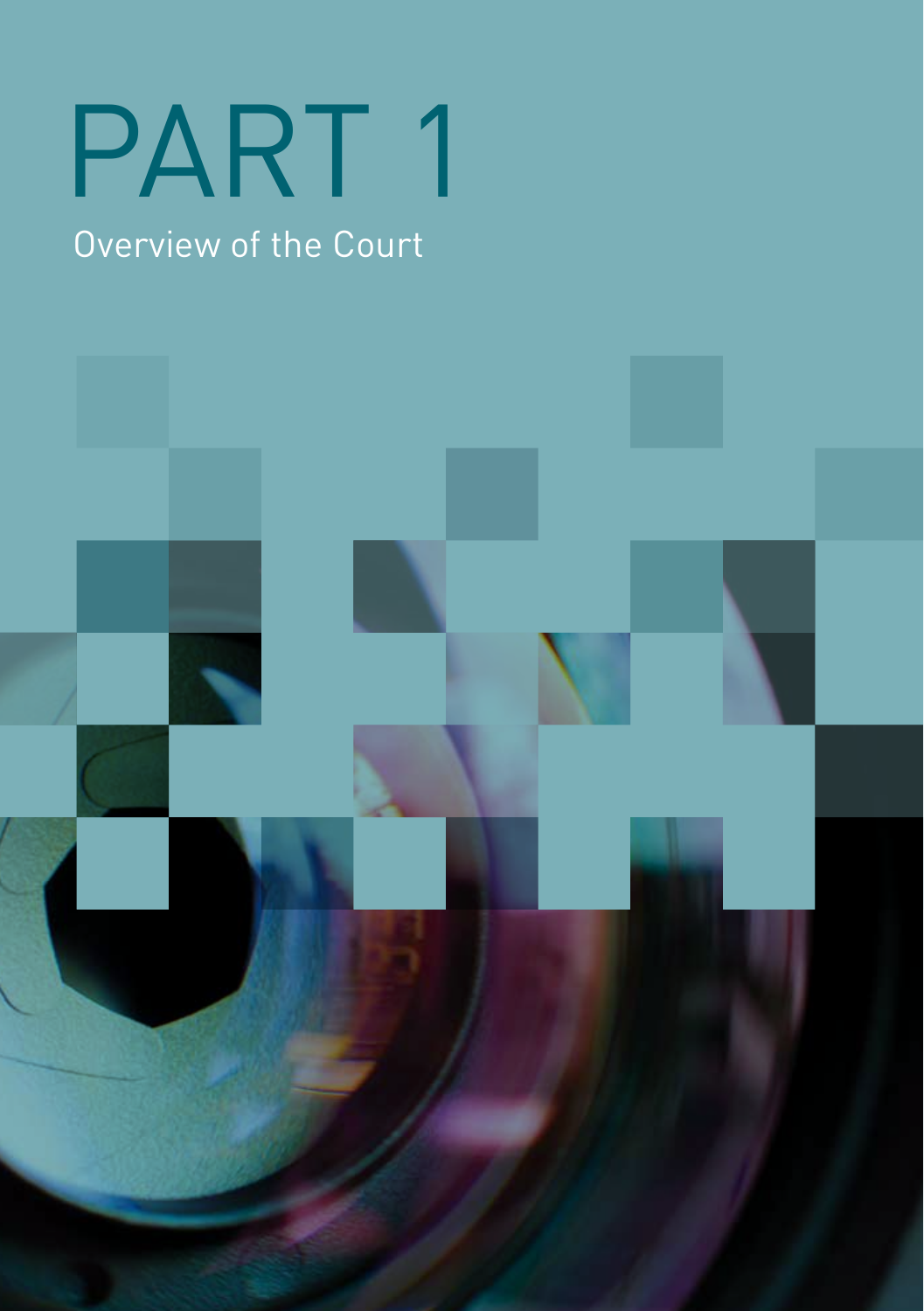## **Objectives**

The objectives of the Federal Court of Australia (Federal Court) are to:

- decide disputes according to law promptly, courteously and effectively and, in so doing, to interpret the statutory law and develop the general law of the Commonwealth, so as to fulfil the role of a court exercising the judicial power of the Commonwealth under the Constitution
- provide an effective registry service to the community, and
- manage the resources allotted by Parliament efficiently.

## Establishment

The Federal Court was created by the Federal Court of Australia Act 1976 and began to exercise its jurisdiction on 1 February 1977. It assumed jurisdiction formerly exercised in part by the High Court of Australia and the whole jurisdiction of the Australian Industrial Court and the Federal Court of Bankruptcy. The Court is a superior court of record and a court of law and equity. It sits in all capital cities and elsewhere in Australia from time to time.

## Purpose

As outlined in the Court's Corporate Plan, the purpose of the Federal Court as an independent court of law is to decide disputes according to the law as quickly, inexpensively and efficiently as possible.

The purpose of the Federal Court entity is to provide corporate services in support of the operations of the Federal Court, Family Court of Australia (Family Court), Federal Circuit Court of Australia (Federal Circuit Court) and the National Native Title Tribunal.

## Functions and powers

The Court's jurisdiction is broad, covering almost all civil matters arising under Australian federal law and some summary and indictable criminal matters. Central to the Court's civil jurisdiction is s 39B(1A) of the *Judiciary Act 1903*. This jurisdiction includes cases created by a federal statute, and extends to matters in which a federal issue is properly raised as part of a claim or of a defence and to matters where the subject matter in dispute owes its existence to a federal state.

The Court has a substantial and diverse appellate jurisdiction. It hears appeals from decisions of single judges of the Court and from the Federal Circuit Court in non-family law matters. The Court also exercises general appellate jurisdiction in criminal and civil matters on appeal from the Supreme Court of Norfolk Island. The Court's jurisdiction is described more fully in Part 3 (Report on Court performance).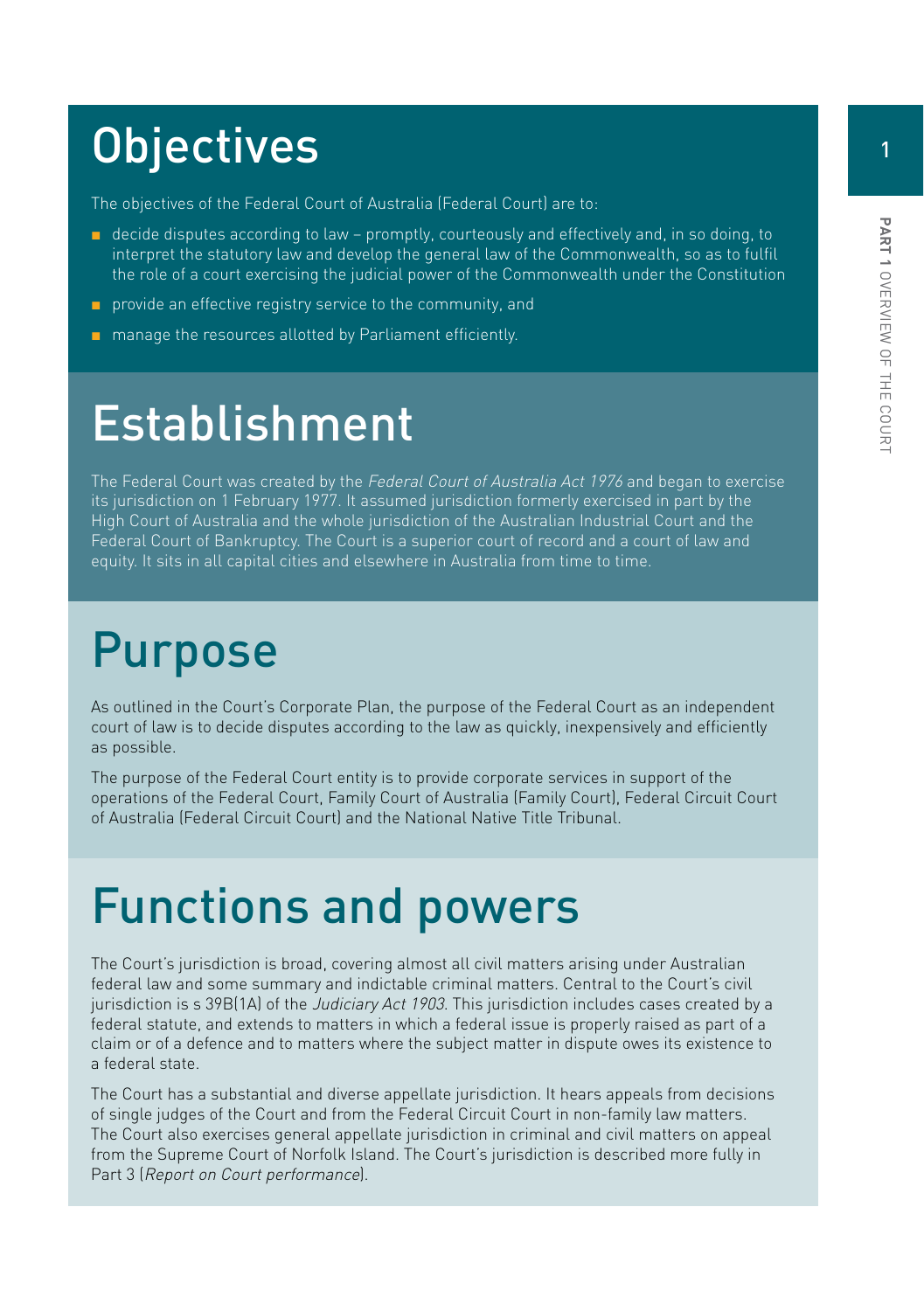## The Court's Outcome and Program Structure

#### Table 1.1: Outcome 1: Federal Court of Australia

| <b>OUTCOME 1:</b> Apply and uphold the rule of law for litigants<br>in the Federal Court of Australia and parties in the<br>National Native Title Tribunal through the resolution<br>of matters according to law and through the effective<br>management of the administrative affairs of the Court<br>and Tribunal. | <b>BUDGET</b><br>$2019 - 20$<br>(S'000) | <b>ACTUAL</b><br>$2019 - 20$<br>(S'000) | <b>VARIATION</b><br>(S'000) |
|----------------------------------------------------------------------------------------------------------------------------------------------------------------------------------------------------------------------------------------------------------------------------------------------------------------------|-----------------------------------------|-----------------------------------------|-----------------------------|
| Program 1.1 – Federal Court of Australia                                                                                                                                                                                                                                                                             |                                         |                                         |                             |
| Administered Expenses                                                                                                                                                                                                                                                                                                |                                         |                                         |                             |
| Special appropriations                                                                                                                                                                                                                                                                                               | 600                                     | 209                                     | 391                         |
| Departmental Expenses                                                                                                                                                                                                                                                                                                |                                         |                                         |                             |
| Departmental appropriation <sup>1</sup>                                                                                                                                                                                                                                                                              | 67,031                                  | 62,359                                  | 4.672                       |
| Expenses not requiring appropriation in the budget year                                                                                                                                                                                                                                                              | 17,413                                  | 22.091                                  | -4.678                      |
| Total for Program 1.1                                                                                                                                                                                                                                                                                                | 85,044                                  | 84,659                                  | 385                         |
| Total expenses for outcome 1                                                                                                                                                                                                                                                                                         | 85,044                                  | 84,659                                  | 385                         |
| Average staffing level (number)                                                                                                                                                                                                                                                                                      | 272                                     | 253                                     |                             |

1 Departmental appropriation combines ordinary annual services (Appropriation Act Nos 1 and 3) and retained revenue receipts under section 74 of the Public Governance, Performance and Accountability Act 2013.

#### Table 1.2: Outcome 2: Family Court of Australia

| <b>OUTCOME 2:</b> Apply and uphold the rule of law for litigants<br>in the Family Court of Australia through the resolution<br>of family law matters according to law, particularly more<br>complex family law matters and through the effective<br>management of the administrative affairs of the Court. | <b>BUDGET</b><br>$2019 - 20$<br>(S'000) | <b>ACTUAL</b><br>$2019 - 20$<br>(S'000) | <b>VARIATION</b><br>(S'000) |
|------------------------------------------------------------------------------------------------------------------------------------------------------------------------------------------------------------------------------------------------------------------------------------------------------------|-----------------------------------------|-----------------------------------------|-----------------------------|
| Program 2.1 - Family Court of Australia                                                                                                                                                                                                                                                                    |                                         |                                         |                             |
| Administered Expenses                                                                                                                                                                                                                                                                                      |                                         |                                         |                             |
| Special appropriations                                                                                                                                                                                                                                                                                     | 100                                     | 24                                      | 76                          |
| Departmental Expenses                                                                                                                                                                                                                                                                                      |                                         |                                         |                             |
| Departmental appropriation <sup>1</sup>                                                                                                                                                                                                                                                                    | 34,244                                  | 31,884                                  | 2,360                       |
| Expenses not requiring appropriation in the budget year                                                                                                                                                                                                                                                    | 11,906                                  | 14.212                                  | $-2,306$                    |
| Total for Program 2.1                                                                                                                                                                                                                                                                                      | 46,250                                  | 46,120                                  | 130                         |
| Total expenses for outcome 2                                                                                                                                                                                                                                                                               | 46,250                                  | 46,120                                  | 130                         |
| Average staffing level (number)                                                                                                                                                                                                                                                                            | 93                                      | 87                                      |                             |

1 Departmental appropriation combines ordinary annual services (Appropriation Act Nos 1 and 3) and retained revenue receipts under section 74 of the Public Governance, Performance and Accountability Act 2013.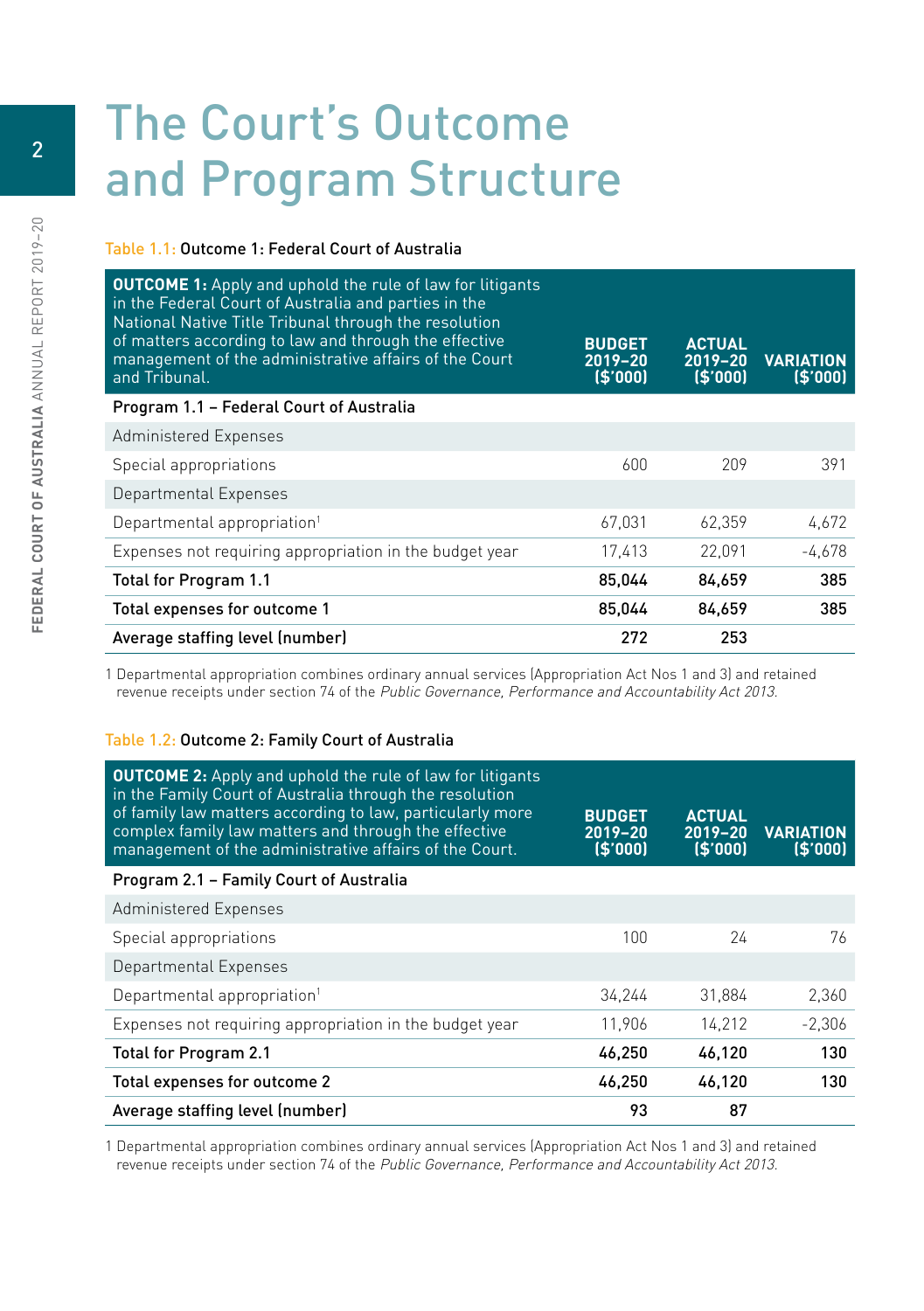#### Table 1.3: Outcome 3: Federal Circuit Court of Australia

| <b>OUTCOME 3:</b> Apply and uphold the rule of law for litigants<br>in the Federal Circuit Court of Australia through more<br>informal and streamlined resolution of family law and<br>general federal law matters according to law, through<br>the encouragement of appropriate dispute resolution<br>processes and through the effective management of<br>the administrative affairs of the Court. | <b>BUDGET</b><br>$2019 - 20$<br>(S'000) | <b>ACTUAL</b><br>$2019 - 20$<br>(S'000) | <b>VARIATION</b><br>(S'000) |
|------------------------------------------------------------------------------------------------------------------------------------------------------------------------------------------------------------------------------------------------------------------------------------------------------------------------------------------------------------------------------------------------------|-----------------------------------------|-----------------------------------------|-----------------------------|
| Program 3.1 - Federal Circuit Court of Australia                                                                                                                                                                                                                                                                                                                                                     |                                         |                                         |                             |
| Administered Expenses                                                                                                                                                                                                                                                                                                                                                                                |                                         |                                         |                             |
| Ordinary annual services (Appropriation Act No.1)                                                                                                                                                                                                                                                                                                                                                    | 880                                     | 726                                     | 154                         |
| Special appropriations                                                                                                                                                                                                                                                                                                                                                                               | 200                                     | 113                                     | 87                          |
| Departmental Expenses                                                                                                                                                                                                                                                                                                                                                                                |                                         |                                         |                             |
| Departmental appropriation <sup>1</sup>                                                                                                                                                                                                                                                                                                                                                              | 67,803                                  | 66,981                                  | 822                         |
| Expenses not requiring appropriation in the budget year                                                                                                                                                                                                                                                                                                                                              | 2,367                                   | 2.949                                   | $-582$                      |
| Total for Program 3.1                                                                                                                                                                                                                                                                                                                                                                                | 71,250                                  | 70,769                                  | 481                         |
| Total expenses for outcome 3                                                                                                                                                                                                                                                                                                                                                                         | 71,250                                  | 70,769                                  | 481                         |
| Average staffing level (number)                                                                                                                                                                                                                                                                                                                                                                      | 265                                     | 243                                     |                             |

1 Departmental appropriation combines ordinary annual services (Appropriation Act Nos 1 and 3) and retained revenue receipts under section 74 of the Public Governance, Performance and Accountability Act 2013.

#### Table 1.4: Outcome 4: Commonwealth Courts Corporate Services

| <b>OUTCOME 4:</b> Improved administration and support for the<br>resolution of matters according to law for litigants in the<br>Federal Court of Australia, the Family Court of Australia<br>and the Federal Circuit Court of Australia and parties in<br>the National Native Title Tribunal through efficient and<br>effective provision of shared corporate services. | <b>BUDGET</b><br>$2019 - 20$<br>(S'000) | <b>ACTUAL</b><br>$2019 - 20$<br>(S'000) | <b>VARIATION</b><br>(S'000) |
|-------------------------------------------------------------------------------------------------------------------------------------------------------------------------------------------------------------------------------------------------------------------------------------------------------------------------------------------------------------------------|-----------------------------------------|-----------------------------------------|-----------------------------|
| Program 4.1 - Commonwealth Courts Corporate Services                                                                                                                                                                                                                                                                                                                    |                                         |                                         |                             |
| Departmental Expenses                                                                                                                                                                                                                                                                                                                                                   |                                         |                                         |                             |
| Departmental appropriation <sup>1</sup>                                                                                                                                                                                                                                                                                                                                 | 78,467                                  | 73,281                                  | 5.186                       |
| Expenses not requiring appropriation in the budget year                                                                                                                                                                                                                                                                                                                 | 57,636                                  | 54,228                                  | 3,408                       |
| Total for Program 4.1                                                                                                                                                                                                                                                                                                                                                   | 136,103                                 | 127,509                                 | 8,594                       |
| Program 4.2 - Commonwealth Courts Registry Services                                                                                                                                                                                                                                                                                                                     |                                         |                                         |                             |
| Departmental Expenses                                                                                                                                                                                                                                                                                                                                                   |                                         |                                         |                             |
| Departmental appropriation                                                                                                                                                                                                                                                                                                                                              | 30,367                                  | 29,298                                  | 1,069                       |
| Total for Program 4.2                                                                                                                                                                                                                                                                                                                                                   | 30,367                                  | 29,298                                  | 1,069                       |
| Total expenses for outcome 4                                                                                                                                                                                                                                                                                                                                            | 166,470                                 | 156,807                                 | 9,663                       |
| Average staffing level (number)                                                                                                                                                                                                                                                                                                                                         | 470                                     | 451                                     |                             |

1 Departmental appropriation combines ordinary annual services (Appropriation Act Nos 1 and 3) and retained revenue receipts under section 74 of the Public Governance, Performance and Accountability Act 2013.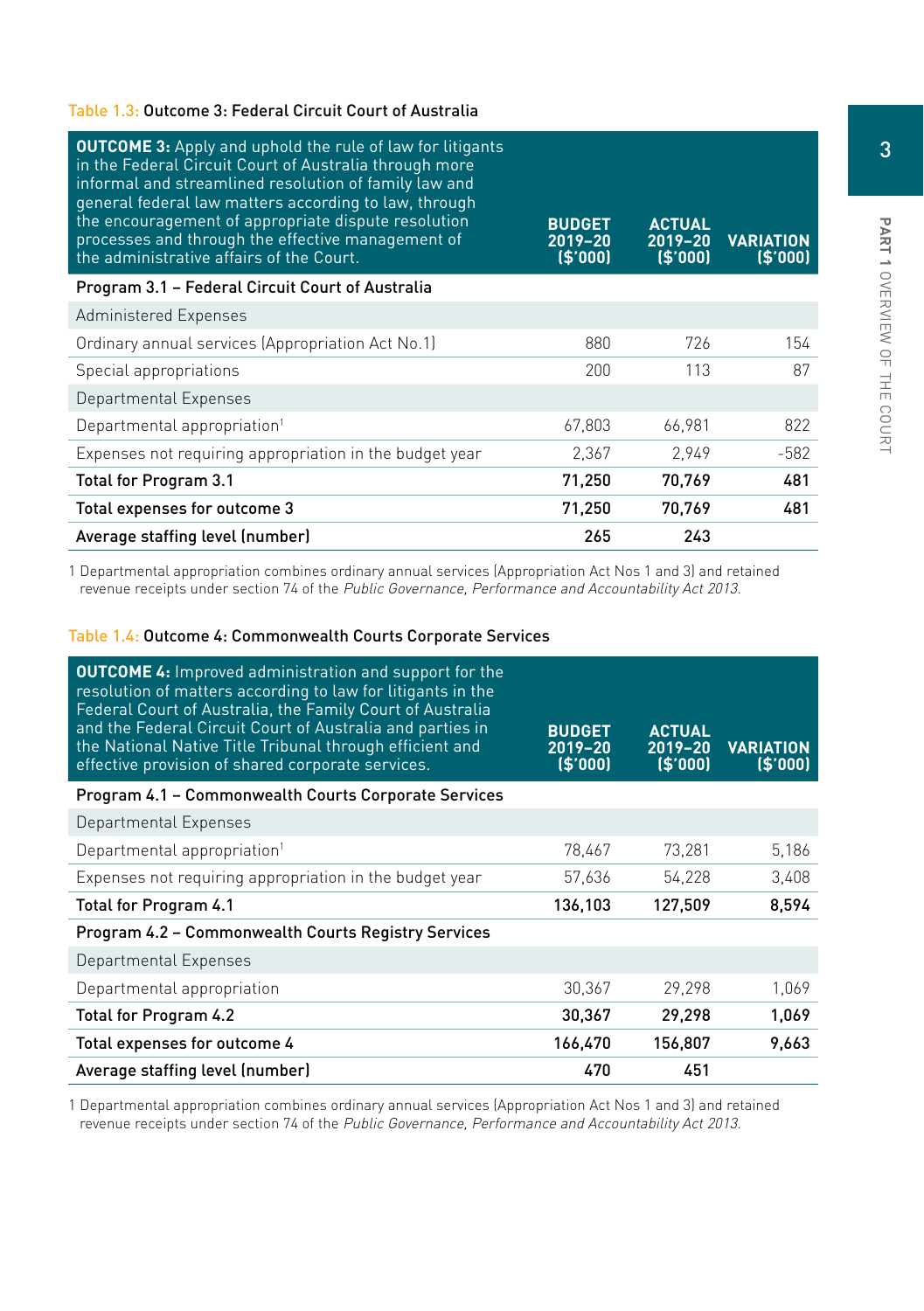## About the Federal Court

### Judges of the Court

At 30 June 2020, there were 53 judges of the Court. They are listed below in order of seniority with details about any other commissions or appointments held on courts or tribunals. Of the 53 judges, there were three whose work as members of other courts or tribunals occupied all, or most, of their time.

#### Table 1.5: Judges of the Federal Court (as at 30 June 2020)

| <b>JUDGE</b>                                         | <b>LOCATION</b> | <b>OTHER COMMISSIONS/APPOINTMENTS</b>                                   |
|------------------------------------------------------|-----------------|-------------------------------------------------------------------------|
| Chief Justice The Hon<br>James Leslie Bain ALLSOP AO | Sydney          |                                                                         |
| The Hon Susan Coralie KENNY                          |                 | Melbourne Administrative Appeals Tribunal                               |
|                                                      |                 | - Deputy President                                                      |
| The Hon Andrew Peter GREENWOOD                       | <b>Brisbane</b> | Administrative Appeals Tribunal<br>- Deputy President                   |
|                                                      |                 | Copyright Tribunal<br>- President                                       |
|                                                      |                 | Australian Competition Tribunal<br>- Deputy President                   |
| The Hon Steven David RARES                           | Sydney          | Supreme Court of the Australian Capital Territory<br>- Additional Judge |
|                                                      |                 | Supreme Court of Norfolk Island<br>- Judge                              |
| The Hon Berna Joan COLLIER                           | <b>Brisbane</b> | National and Supreme Courts of<br>Papua New Guinea<br>- Judge           |
|                                                      |                 | Administrative Appeals Tribunal<br>- Deputy President                   |
|                                                      |                 | Supreme Court of the Australian Capital Territory<br>- Additional Judge |
| The Hon Anthony James BESANKO                        | Adelaide        | Supreme Court of Norfolk Island<br>- Chief Justice                      |
|                                                      |                 | Supreme Court of the Australian Capital Territory<br>– Additional Judge |
| The Hon John Eric MIDDLETON                          |                 | Melbourne Australian Competition Tribunal<br>- President                |
|                                                      |                 | Administrative Appeals Tribunal<br>- Deputy President                   |
|                                                      |                 | Australian Law Reform Commission<br>- Part-time Commissioner            |

4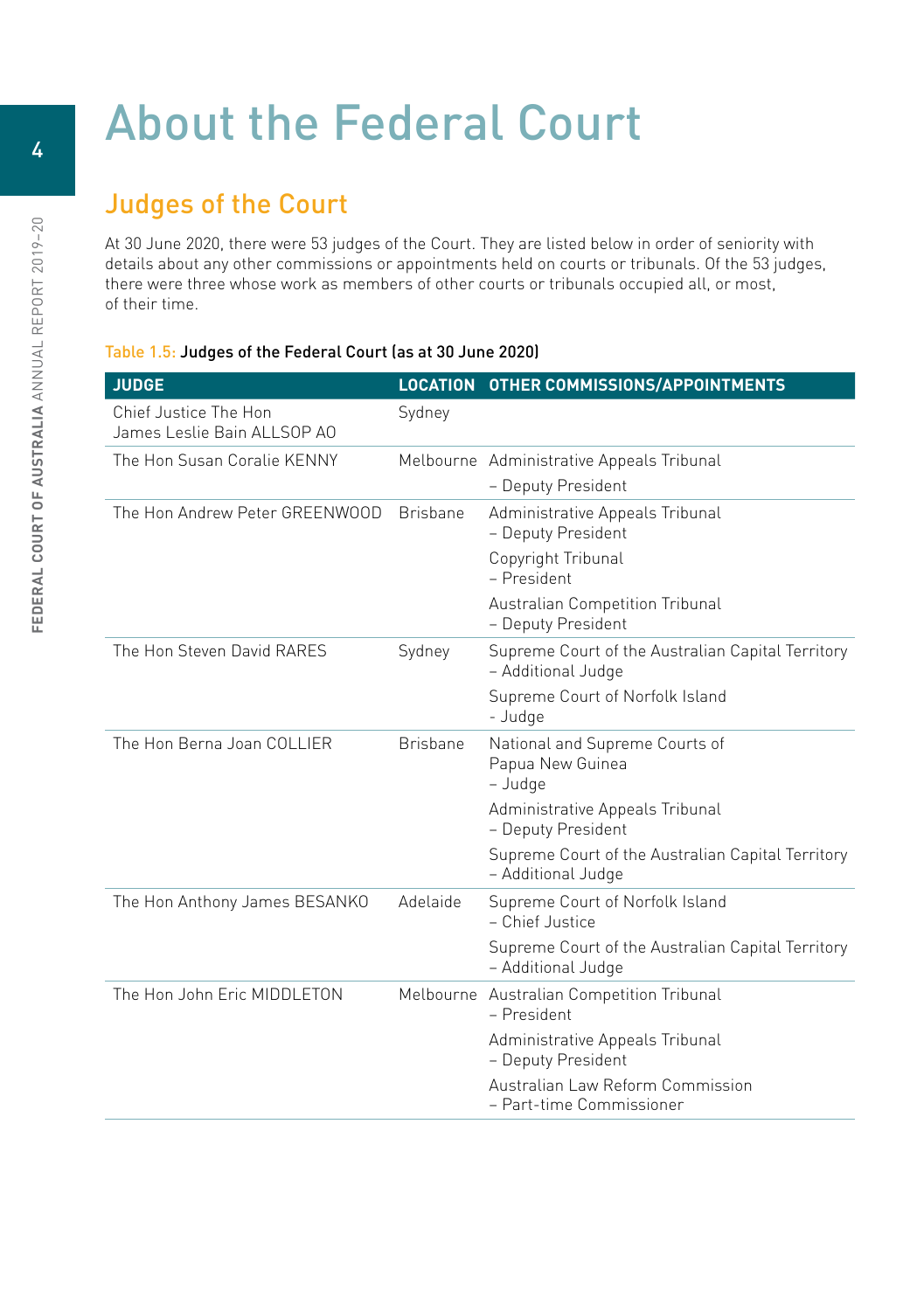| <b>JUDGE</b>                                   | <b>LOCATION</b> | <b>OTHER COMMISSIONS/APPOINTMENTS</b>                                   |
|------------------------------------------------|-----------------|-------------------------------------------------------------------------|
| The Hon John Alexander LOGAN RFD               | <b>Brisbane</b> | Administrative Appeals Tribunal<br>- Deputy President                   |
|                                                |                 | Defence Force Discipline Appeal Tribunal<br>- President                 |
|                                                |                 | National and Supreme Courts of<br>Papua New Guinea<br>- Judge           |
| The Hon Geoffrey Alan FLICK                    | Sydney          |                                                                         |
| The Hon Neil Walter McKERRACHER                | Perth           | Administrative Appeals Tribunal<br>- Deputy President                   |
| The Hon John Edward REEVES                     | <b>Brisbane</b> | Supreme Court of the Northern Territory                                 |
|                                                |                 | - Additional Judge                                                      |
| The Hon Nye PERRAM                             | Sydney          | Copyright Tribunal<br>- Deputy President                                |
| The Hon Jayne Margaret JAGOT                   | Sydney          | Supreme Court of the Australian Capital Territory<br>- Additional Judge |
|                                                |                 | Administrative Appeals Tribunal<br>- Deputy President                   |
|                                                |                 | Copyright Tribunal<br>- Deputy President                                |
| The Hon Lindsay Graeme FOSTER                  | Sydney          | Supreme Court of the Australian Capital Territory<br>- Additional Judge |
|                                                |                 | Australian Competition Tribunal<br>- Deputy President                   |
| The Hon John Victor NICHOLAS                   | Sydney          |                                                                         |
| The Hon David Markey YATES                     | Sydney          | Australian Competition Tribunal<br>- Deputy President                   |
| The Hon Mordecai BROMBERG                      | Melbourne       |                                                                         |
| The Hon Anna Judith KATZMANN                   | Sydney          | Supreme Court of the Australian Capital Territory<br>- Additional Judge |
| The Hon Bernard Michael MURPHY                 | Melbourne       |                                                                         |
| The Hon Jain James Kerr ROSS AO                |                 | Melbourne Fair Work Australia<br>- President                            |
|                                                |                 | Supreme Court of the Australian Capital Territory<br>- Additional Judge |
| The Hon John Edward GRIFFITHS                  | Sydney          |                                                                         |
| The Hon Duncan James Colquhoun<br>KERR Chev LH | Hobart          |                                                                         |
| The Hon Kathleen FARRELL                       | Sydney          | Australian Competition Tribunal<br>- Deputy President                   |
| The Hon Jennifer DAVIES                        |                 | Melbourne Administrative Appeals Tribunal<br>- Deputy President         |
|                                                |                 | Australian Competition Tribunal<br>- Deputy President                   |
| The Hon Debra Sue MORTIMER                     | Melbourne       |                                                                         |

5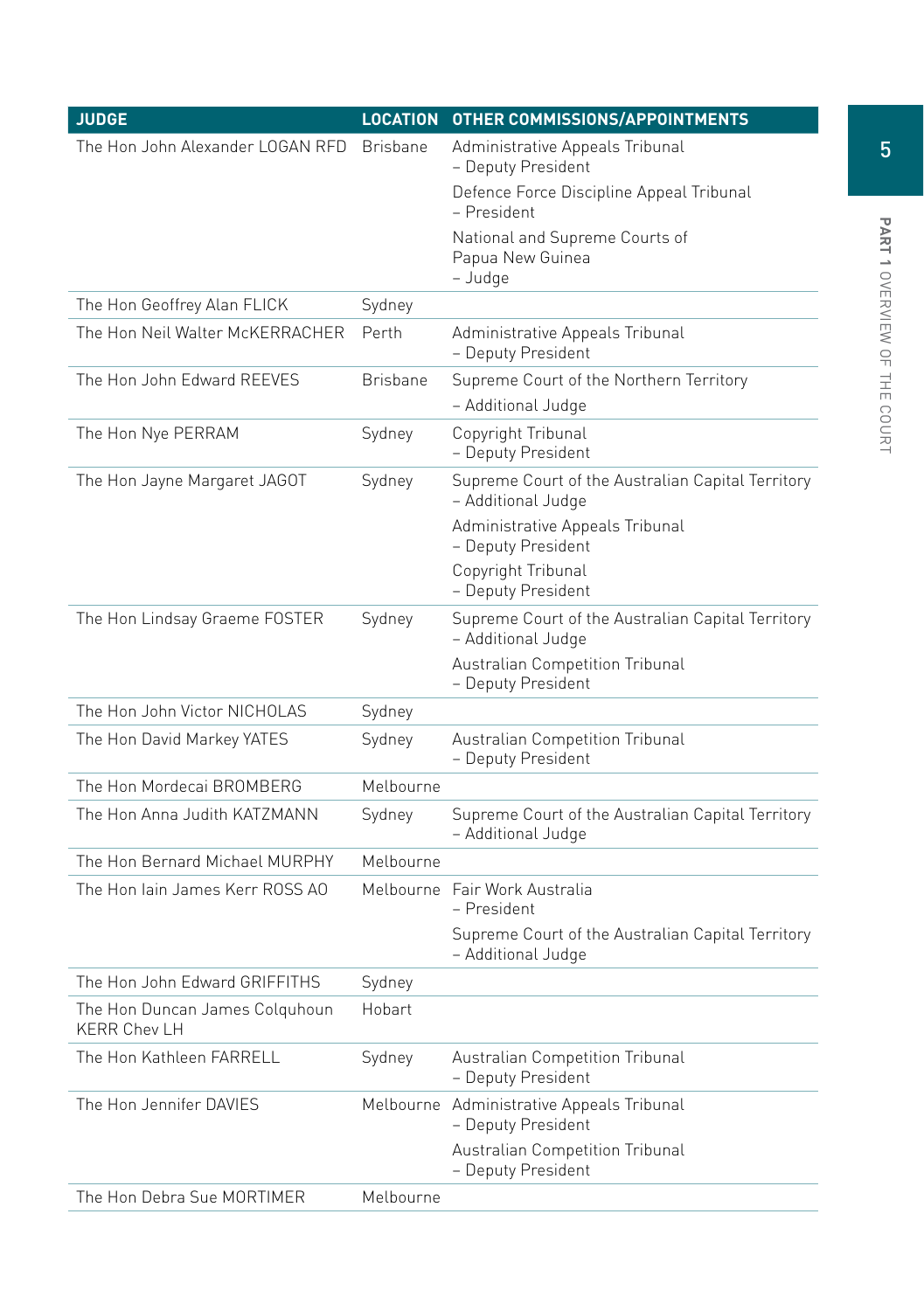| <b>JUDGE</b>                                  | <b>LOCATION</b> | <b>OTHER COMMISSIONS/APPOINTMENTS</b>                                   |
|-----------------------------------------------|-----------------|-------------------------------------------------------------------------|
| The Hon Darryl Cameron RANGIAH                | Brisbane        | Supreme Court of the Australian Capital Territory<br>- Additional Judge |
| The Hon Richard Conway WHITE                  | Adelaide        | Administrative Appeals Tribunal<br>- Deputy President                   |
| The Hon Michael Andrew WIGNEY                 | Sydney          | Supreme Court of the Australian Capital Territory<br>- Additional Judge |
|                                               |                 | Supreme Court of Norfolk Island<br>- Judge                              |
| The Hon Melissa Anne PERRY                    | Sydney          | Supreme Court of the Australian Capital Territory<br>- Additional Judge |
|                                               |                 | Defence Force Discipline Appeal Tribunal<br>- Member                    |
|                                               |                 | Administrative Appeals Tribunal<br>- Deputy President                   |
| The Hon Jacqueline Sarah GLEESON              | Sydney          |                                                                         |
| The Hon Jonathan Barry<br>Rashleigh BEACH     | Melbourne       |                                                                         |
| The Hon Brigitte Sandra MARKOVIC              | Sydney          |                                                                         |
| The Hon Mark Kranz MOSHINSKY                  | Melbourne       |                                                                         |
| The Hon Robert James BROMWICH                 | Sydney          | Supreme Court of the Australian Capital Territory<br>- Additional Judge |
| The Hon Natalie CHARLESWORTH                  | Adelaide        | Supreme Court of the Australian Capital Territory<br>- Additional Judge |
| The Hon Stephen Carey<br>George BURLEY        | Sydney          |                                                                         |
| The Hon David John O'CALLAGHAN                | Melbourne       |                                                                         |
| The Hon Michael Bryan Joshua LEE              | Sydney          | Supreme Court of the Australian Capital Territory<br>- Additional Judge |
| The Hon Roger Marc DERRINGTON                 | Brisbane        |                                                                         |
| The Hon David Graham THOMAS                   | Brisbane        | Administrative Appeals Tribunal<br>- President                          |
| The Hon Sarah Catherine<br><b>DERRINGTON</b>  | Brisbane        | Australian Law Reform Commission<br>- President                         |
| The Hon Simon Harry Peter<br><b>STEWARD</b>   |                 | Melbourne Administrative Appeals Tribunal<br>-Deputy President          |
| The Hon Katrina Frances<br><b>BANKS-SMITH</b> | Perth           | Supreme Court of the Australian Capital Territory<br>- Additional Judge |
| The Hon Craig Grierson COLVIN                 | Perth           | Administrative Appeals Tribunal<br>- Deputy President                   |
| The Hon Thomas Michael THAWLEY                | Sydney          | Administrative Appeals Tribunal<br>- Deputy President                   |
|                                               |                 | Supreme Court of the Australian Capital Territory<br>- Additional Judge |
| The Hon Michael Francis<br>WHEELAHAN          | Melbourne       | Supreme Court of the Australian Capital Territory<br>- Additional Judge |
|                                               |                 |                                                                         |

6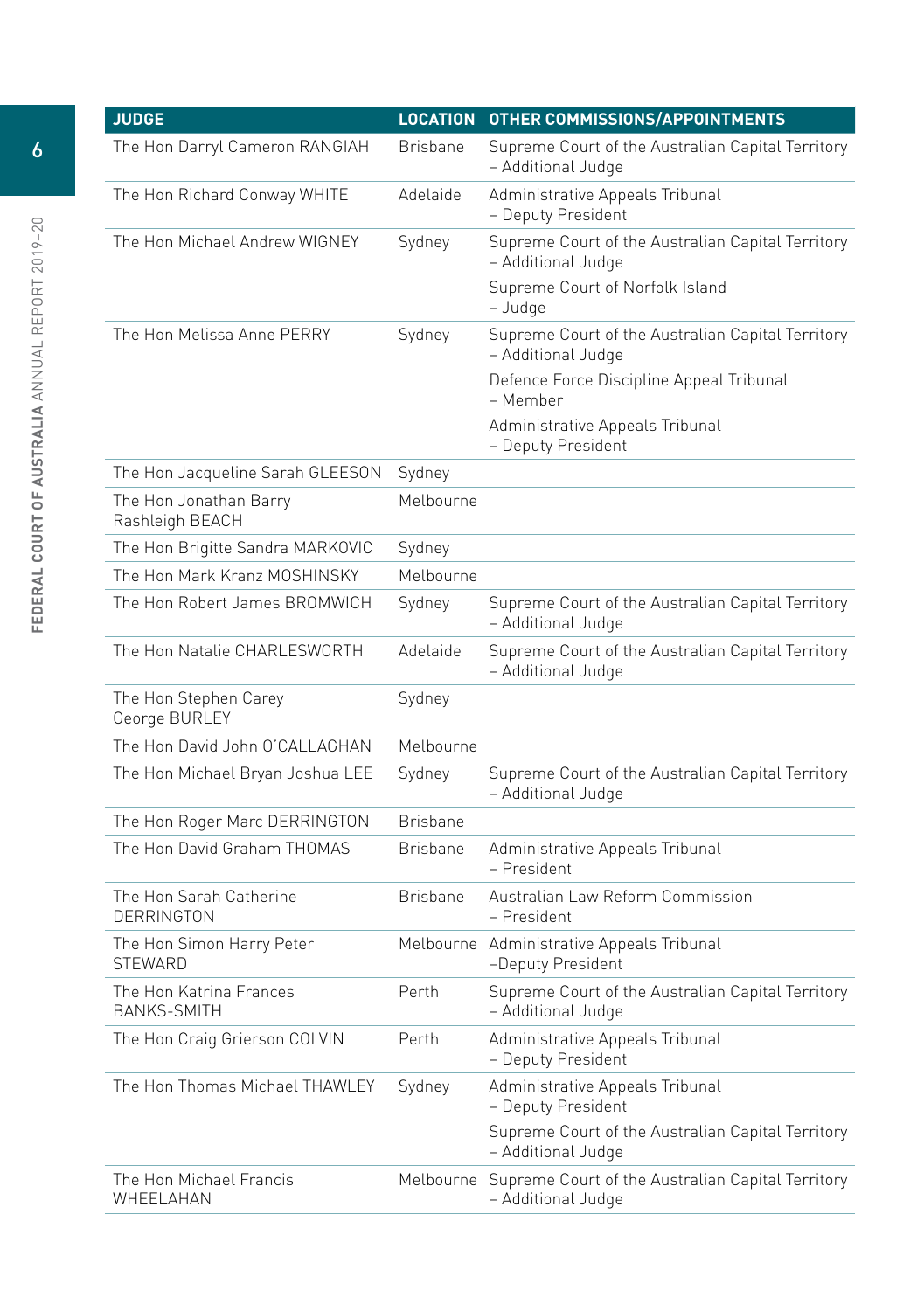| <b>JUDGE</b>                               |           | LOCATION OTHER COMMISSIONS/APPOINTMENTS                                           |
|--------------------------------------------|-----------|-----------------------------------------------------------------------------------|
| The Hon Paul Elias ANASTASSIOU             |           | Melbourne Supreme Court of the Australian Capital Territory<br>- Additional Judge |
| The Hon Angus Morkel STEWART               | Sydney    | Supreme Court of the Australian Capital Territory<br>- Additional Judge           |
| The Hon Michael Hugh O'BRYAN               | Melbourne | Supreme Court of the Australian Capital Territory<br>- Additional Judge           |
|                                            |           | Australian Competition Tribunal<br>- Deputy President                             |
| The Hon Darren John JACKSON                | Perth     |                                                                                   |
| The Hon John Leslie SNADEN                 | Melbourne |                                                                                   |
| The Hon Stewart Maxwell ANDERSON Melbourne |           | Supreme Court of the Australian Capital Territory<br>- Additional Judge           |
| The Hon Wendy Jane ABRAHAM                 | Sydney    | Supreme Court of the Australian Capital Territory<br>– Additional Judge           |

The Chief Justice was absent on the following dates during the year. Acting Chief Justice arrangements during these periods were as follows:

- 25 June to 15 July 2019 Justice Rares
- 10 to 12 September 2019 Justice Kenny
- 21 to 22 October 2019 Justice Kenny

Most of the judges of the Court devote some time to other courts and tribunals on which they hold commissions or appointments. Judges of the Court also spend a lot of time on activities related to legal education and the justice system. More information about these activities is set out in Part 3 (Report on Court performance) and Appendix 8 (Judges' activities).

#### Appointments and retirements during 2019–20

During the year, one judge retired from the Court:

■ The Honourable Alan Robertson retired upon reaching the compulsory retirement age for federal judges on 8 May 2020.

#### Other appointments during the year are as follows:

- **Justice Banks-Smith** was appointed as an Additional Judge of the ACT Supreme Court on 22 August 2019.
- **Justice Lee** was appointed as an Additional Judge of the ACT Supreme Court on 23 October 2019.
- **Justice Thawley** was appointed as an Additional Judge of the ACT Supreme Court on 23 October 2019.
- **Justice Wheelahan** was appointed as an Additional Judge of the ACT Supreme Court on 23 October 2019.
- **Justice Anastassiou** was appointed as an Additional Judge of the ACT Supreme Court on 23 October 2019.
- **Justice Stewart** was appointed as an Additional Judge of the ACT Supreme Court on 23 October 2019.
- **Justice O'Bryan** was appointed as an Additional Judge of the ACT Supreme Court on 23 October 2019, and appointed as a Deputy President of the Australian Competition Tribunal on 13 December 2019.
- **Justice Anderson** was appointed as an Additional Judge of the ACT Supreme Court on 23 October 2019.